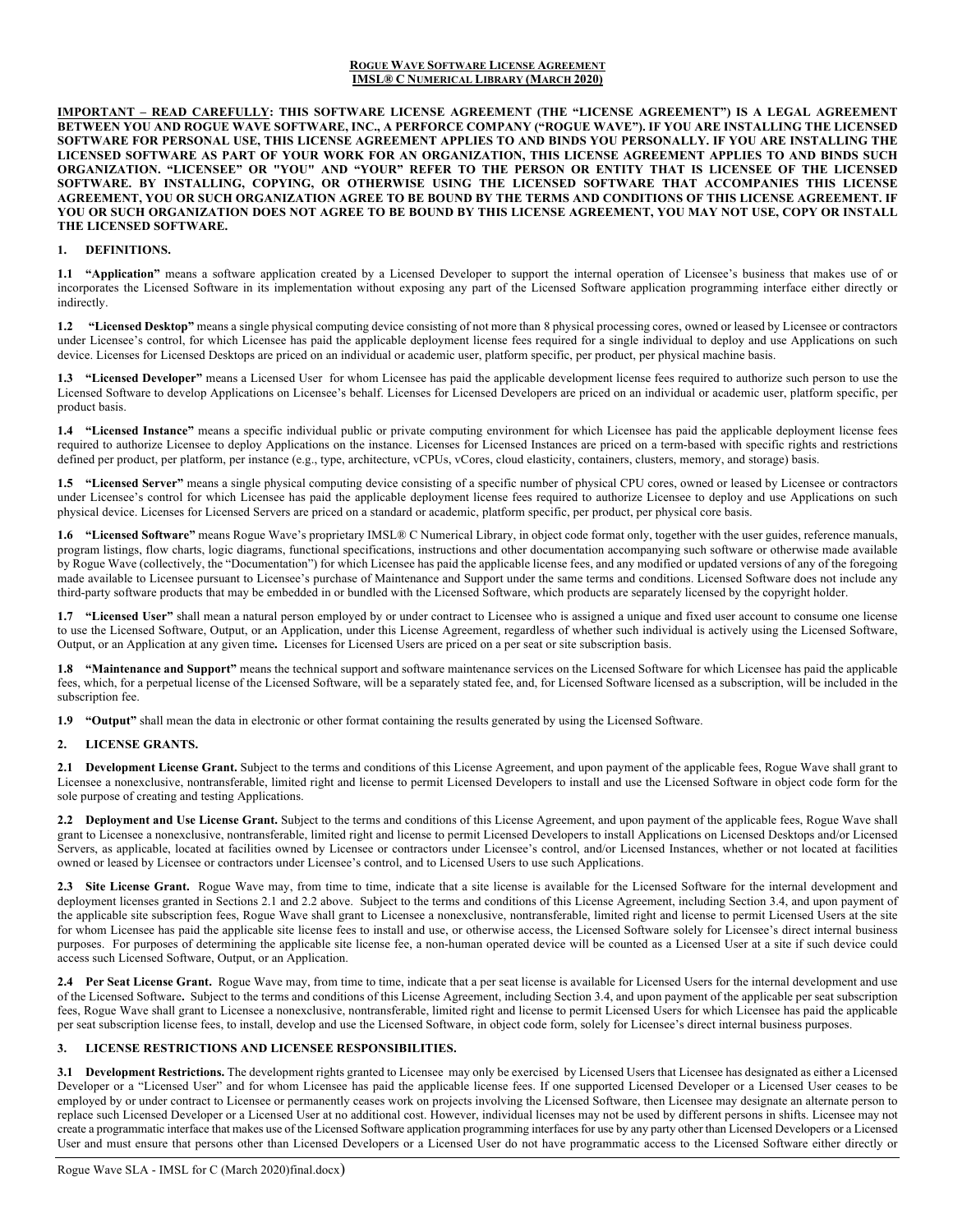indirectly. Licensee may not allow anyone other than a Licensed Developer or a Licensed User to use the Licensed Software or Documentation for the development of Applications or allow Licensed Developers or a Licensed User to use the Licensed Software or Documentation for any purpose except for the development of Applications.

**3.2 Deployment and Use Restrictions.** The deployment rights granted to Licensee may only be exercised on specific physical computers or devices owned or leased by Licensee or provided to contractors under Licensee's control, located at facilities owned or leased by Licensee (collectively, "Licensed Computers") and for which Licensee has paid the applicable deployment or site license fees. If a supported Licensed Computer on which an Application has been deployed fails or is permanently decommissioned or taken out of service, Licensee may designate an alternate equivalent physical computer from the same manufacturer using the same platform to replace such Licensed Computer at no additional cost. The deployment rights for Licensed Instances granted to Licensee may only be exercised on the specific environment for which Licensee has paid the applicable fees. Licensee may not install Applications on additional or alternate sites, instances or on back-up or fail-over computers without paying the applicable fees for such sites, instances or computers. Notwithstanding any license management mechanisms used by the Licensed Software, Licensee is responsible for ensuring that the Licensed Software is not used in excess of those licenses for which Licensee has paid the applicable fees. Academic license rights may only be exercised by a teacher or student at an accredited institution that is organized and operated exclusively for the purpose of teaching its enrolled students ( $e.g.,$  a university, college or high school), and for which such institution has been granted a discount to authorize such teacher or student to use the Licensed Software solely for student instruction and learning. Academic license rights may not be used for commercial purposes, including, without limitation, for publication of research findings, to comply with requirements of outside fundings, or as a means to advertise the educational institution. Academic discounts are not available for satellite organizations such as research laboratories and hospitals.

**3.3 Distribution Restrictions**. Except as may be otherwise specified in a written addendum to this License Agreement executed by Rogue Wave, Licensee has no right to copy for distribution, distribute or permit deployment of the Licensed Software or Applications on computers or at facilities not owned or leased by Licensee or contractors under Licensee's control.

**3.4 Restrictions on use of the Output and Applications**. In addition to the restrictions contained in this Section 3, the Licensee shall not provide the Output or Applications to parties who are not Licensed Users. Only Licensed Users for whom Licensee has paid the applicable per seat or site license fees may make use of the Licensed Software, Output or Applications. Licensee shall not commercialize in any way the Output or Application including, without limitation, by licensing, sublicensing, assigning, or sub-contracting the use of the Output or Application.

**3.5 General Use Limitations**. All rights not specifically granted herein are retained by Rogue Wave. Licensee may not, nor may Licensee permit any other person or entity to use, copy, modify, or distribute the Licensed Software (electronically or otherwise), or any copy, adaptation, transcription, or merged portion thereof, or the Documentation except as expressly authorized by Rogue Wave. In connection with this license for the Licensed Software, Licensee may make or have made one copy of the Licensed Software for back-up or disaster recovery purposes, provided, that Rogue Wave's copyright notice and other proprietary rights notices are reproduced on the copy. Licensee may not modify or port the Licensed Software to operate on or deploy the Licensed Software or Applications on platforms, or otherwise use the Licensed Software, other than those for which it has paid the appropriate fees. Licensee may not, nor may Licensee permit any other person or entity to, reverse assemble, reverse compile, or otherwise translate any binary forms of the Licensed Software, except to the extent applicable laws specifically prohibit such restriction. Licensee's rights may not be transferred, leased, assigned, or sublicensed. No service bureau work, multiple-user license, or time-sharing arrangement is permitted, except as expressly authorized by Rogue Wave. If Licensee uses, copies, or modifies the Licensed Software or transfers possession of any copy, adaptation, transcription, or merged portion thereof to any other party in any way not expressly authorized by Rogue Wave, all licenses under this License Agreement are automatically terminated.

**3.6 Proprietary Protection.** Rogue Wave shall have sole and exclusive ownership of all right, title, and interest in and to the Licensed Software and all modifications and enhancements thereof (including ownership of all trade secrets and copyrights pertaining thereto), subject only to the rights and privileges expressly granted to Licensee herein by Rogue Wave. This License Agreement does not provide Licensee with title or ownership of the Licensed Software, but only a right of limited use. Licensee must keep the Licensed Software free and clear of all claims, liens, and encumbrances.

**3.7 Compliance Verification.** Licensee must have a commercially-reasonable process in place to track (i) the number of Licensed Developers using the Licensed Software, (ii) with regard to the licensing of Licensed Computers, the number of computers on which Applications are deployed, as well as the platforms used by and the number of CPUs and cores contained on such computers, (iii) with regard to licensing of Licensed Users, the number of Licensed Users in order to ensure that the appropriate license fees have been paid and, (iv) with regard to the licensing of Licensed Instances, the scope of usage of Applications on such instances in order to ensure that the appropriate license fees have been paid. Licensee will, upon Rogue Wave's request, certify in writing the number of Licensed Developers and Licensed Users using the Licensed Software and/or the number and deployment details of computers and/or instances on which the Licensed Software is deployed, on a per product basis. Upon providing Licensee advance notice, Rogue Wave, or a mutually approved independent representative, will be permitted to verify Licensee's compliance with the terms of this License Agreement. Any such verification process will be: (a) restricted in scope, documentation, manner, and duration to that which is reasonably necessary to achieve its purpose; and (b) conducted during regular business hours at Licensee's facilities if a remote verification process is not possible. Rogue Wave will not unreasonably interfere with Licensee's business activities during such verification process. Licensee will be liable for promptly remedying any underpayments revealed during the audit at the then-current list price.

**3.8 Confidentiality.** Licensee agrees that all material and information relating to the Licensed Software is made available for use solely under and in accordance with the terms and conditions of this License Agreement. Licensee has no right at any time during or after cancellation or termination of this License Agreement to disclose such material and/or information relating to the Licensed Software, whether directly or indirectly, to any third-party without Rogue Wave's prior written approval. Licensee shall hold harmless, defend and indemnify Rogue Wave from and against any and all losses, costs, damages and expenses arising out of or in connection with Licensee's failure to comply with requirements of this Section 3.

**3.9 Relationship with End Users.** There are no third-party beneficiaries to this License Agreement. Consequently, Rogue Wave provides no warranty at all to any person, other than the limited warranty provided to Licensee hereunder. Licensee will be solely responsible for the development of the Applications authorized by this License Agreement and for providing all support or services required or requested by end users of the Applications. Licensee will not make any representations or warranties to its employees, customers, end users or any other third-party on Rogue Wave's behalf. Rogue Wave assumes no responsibility under this License Agreement, either directly or indirectly, for damages to Licensee or third parties resulting from the direct or indirect use of the Applications created by or on behalf of Licensee.

**3.10 Remedies.** Licensee acknowledges that, in the event of Licensee's breach of any of the foregoing provisions, Rogue Wave will not have an adequate remedy in money or damages. Rogue Wave will therefore be entitled to obtain an injunction against such breach from any court of competent jurisdiction immediately upon request without posting a bond. Rogue Wave's right to obtain injunctive relief shall not limit its right to seek further remedies.

# **4. DELIVERY; FEES; PAYMENT; RENEWAL; ADDITIONAL LICENSED USERS.**

**4.1 Acceptance of Licensed Software**. Except as may otherwise be agreed upon in writing between Rogue Wave and Licensee, the Licensed Software shall be deemed to be accepted upon delivery of the Licensed Software and Documentation.

**4.2 Fees**. License fees, and, if applicable, Maintenance and Support fees, will be as set forth on the applicable invoice. All license fees and Maintenance and Support fees that are invoiced to Licensee will be payable by Licensee in United States Dollars, unless otherwise billed in another currency as provided in the invoice.

**4.3 Payment**. Except as otherwise provided in an invoice, all invoices shall be due and payable within thirty (30) days after the invoice date. If Licensee fails to pay any amounts due under this License Agreement by the due date, Rogue Wave will have the right to charge interest at a rate equal to the lesser of 1.5% per month, or the maximum rate permitted by applicable law, until Licensee pays all amounts due.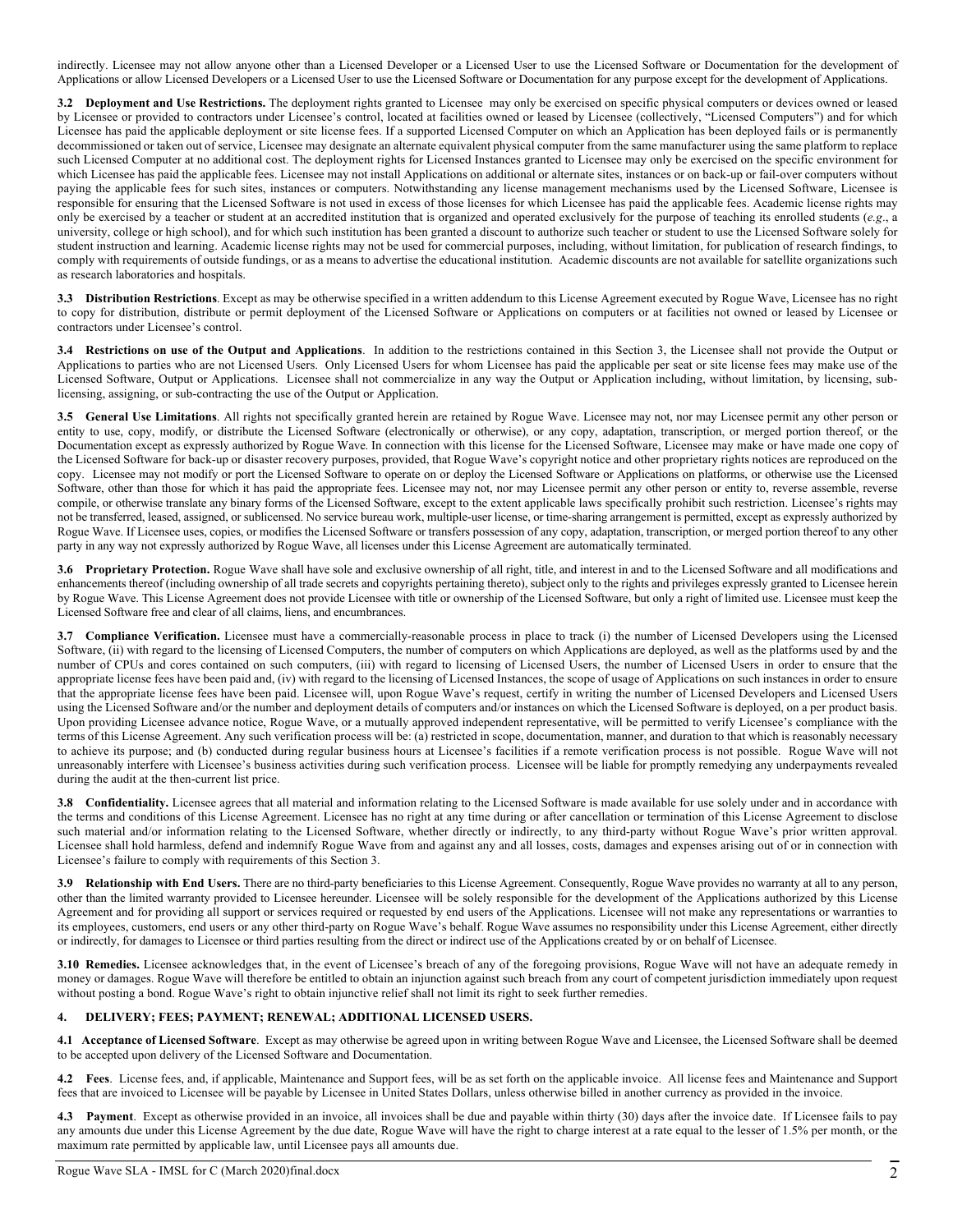4.4 Automatic Renewal. Unless otherwise agreed upon in writing between Rogue Wave and Licensee, Maintenance and Support and Licensed Software licensed as a subscription under this License Agreement will automatically renew upon the expiration of the term specified in your existing order (the "Anniversary Date") for a period of equal duration (the "Renewal Term"), and the Maintenance and Support fee and/or the Licensed Software subscription license fee for such Renewal Term will be invoiced at least 45 days prior to the upcoming Anniversary Date, unless either party provides written notice of its intent not to renew the Maintenance and Support at least 60 days prior to the Anniversary Date. Rogue Wave reserves the right to increase the Maintenance and Support fee and/or the Licensed Software subscription license fee for the Renewal Term in an amount not to exceed five percent (5%) over the fees charged in the prior, expiring term (which such increase will not take into account any transaction incentives included on a prior order).

**4.5 Taxes.** All License and Maintenance and Support fees are exclusive of all sales, value added taxes, goods, and services taxes, withholding taxes, customs duties, or similar taxes, duties, and charges (collectively, "Taxes"). Such Taxes shall be incremental to any License and Maintenance and Support fees and shall be payable by Licensee in accordance with applicable law. Licensee shall pay to Rogue Wave an amount equal to any such Taxes actually paid, or required to be collected and paid, by Rogue Wave with respect to the transactions contemplated in this License Agreement, and under any subsequent invoice, unless Licensee provides Rogue Wave with a fully-completed certificate of exemption from any Taxes required to be collected and paid by Rogue Wave, which such acceptance of the certificate of exemption will be subject to Rogue Wave's reasonable discretion.

**5. MAINTENANCE AND SUPPORT OF LICENSED SOFTWARE.** Rogue Wave or its authorized resellers shall provide maintenance and support on the Licensed Software at the level and for the period for which Licensee has paid the applicable fees. Maintenance and Support services provided by Rogue Wave are provided in accordance with Rogue Wave's standard maintenance and support and obsolescence policies, which are subject to change. Maintenance and Support is limited to platforms listed on Rogue Wave's current product support matrix, which is also subject to change. Licensee is responsible for ensuring that its environment is on the current product support matrix. Off-matrix support is available from Rogue Wave for an additional fee. Unless otherwise specified in a quote generated by Rogue Wave, at the end of the initial maintenance and support term, Maintenance and Support will automatically renew for successive terms of one (1) year subject to Licensee's acceptance of Rogue Wave's or its authorized reseller's then-current fees, unless notice of non-renewal is given by either party no less than thirty (30) days before expiration of the term. Licensee will be deemed to have accepted Rogue Wave's or its authorized reseller's then-current fees for any successive term unless Licensee gives notice to Rogue Wave or its authorized reseller (as applicable) of its rejection of any increase in fees no later than thirty (30) days after Licensee receives notice thereof.

# **6. LIMITED WARRANTY, DISCLAIMER AND LIMITATION OF LIABILITY.**

**6.1 Limited Warranty.** Rogue Wave warrants to Licensee and for Licensee's benefit only that the unaltered Licensed Software, when used as permitted under the License Agreement and in accordance with the instructions in the Documentation, will operate substantially as described in the Documentation for a period of thirty (30) days from the date of delivery (the "Licensed Software Warranty Period"). Rogue Wave does not warrant that use of the Licensed Software will be uninterrupted or errorfree, that all errors will be corrected, or that use of the Licensed Software will meet Licensee's needs. Rogue Wave will, at its own expense and as its sole obligation and Licensee's sole and exclusive remedy for any breach of this warranty, use commercially reasonable efforts to correct any reproducible error in the Licensed Software reported to Rogue Wave by Licensee in writing during the Licensed Software Warranty Period; provided, however, that no such error correction provided to Licensee will extend the original Licensed Software Warranty Period. If Rogue Wave determines that it is unable to correct the error, Rogue Wave may, upon approval by Licensee, refund to Licensee the fees paid by the Licensee for the defective Licensed Software and terminate the License Agreement and all licenses granted herein. In the event Licensee does not approve of such refund and termination of the License Agreement, Licensee will be entitled to keep the Licensed Software and use it pursuant to the licenses granted herein; provided, however, that Rogue Wave will not be obligated to provide Maintenance and Support for the Licensed Software that is impacted by the reported defect.

**6.2 Exclusions.** The limited warranty set forth above will not apply to defects resulting from, or because of, modifications made to the Licensed Software by anyone other than Rogue Wave, misuse, failure of media not furnished by Rogue Wave, operation with media, software or equipment not authorized by Rogue Wave in the Documentation or not meeting or not maintained in accordance with the supplier's specifications, or causes other than ordinary use. The warranty set forth above will not be enlarged, diminished or affected by, and no obligation or liability will arise from, Rogue Wave's rendering of technical advice, assistance or service in connection with Licensee's selection or use of the Licensed Software. Certain open source or other-vendor software may be distributed with the Licensed Software or recommended in connection with its installation and use. Such products are provided or recommended for Licensee's convenience only. Rogue Wave makes no representation or warranty of any kind regarding such products. Rogue Wave offers no support for such products and shall have no liability associated with their use. Licensee's use of these products shall be in accordance with the licenses for such products, copies of which are included with the products and/or in the Documentation.

**6.3 DISCLAIMER.** EXCEPT FOR THE LIMITED WARRANTY SET FORTH IN SECTION 6.1 ABOVE, THE LICENSED SOFTWARE IS PROVIDED "AS IS," WITHOUT REPRESENTATIONS OR WARRANTIES OF ANY KIND. ROGUE WAVE SPECIFICALLY DISCLAIMS ALL OTHER PROMISES, REPRESENTATIONS OR WARRANTIES, EXPRESS OR IMPLIED, INCLUDING, BUT NOT LIMITED TO, THE IMPLIED WARRANTIES OF MERCHANTABILITY, FITNESS FOR A PARTICULAR PURPOSE, TITLE AND NON-INFRINGEMENT, AND ANY IMPLIED WARRANTY ARISING FROM COURSE OF PERFORMANCE OR COURSE OF DEALING.

**6.4 LIMITATION OF LIABILITY.** THE CUMULATIVE LIABILITY OF ROGUE WAVE TO LICENSEE FOR ALL CLAIMS RELATING TO THE LICENSED SOFTWARE AND THIS LICENSE AGREEMENT, INCLUDING ANY CAUSE OF ACTION SOUNDING IN CONTRACT, TORT, OR STRICT LIABILITY, SHALL NOT EXCEED THE TOTAL AMOUNT OF ALL FEES PAID TO ROGUE WAVE HEREUNDER. THIS LIMITATION OF LIABILITY IS INTENDED TO APPLY WITHOUT REGARD TO WHETHER OTHER PROVISIONS OF THIS LICENSE AGREEMENT HAVE BEEN BREACHED OR HAVE PROVEN INEFFECTIVE. ROGUE WAVE SHALL HAVE NO LIABILITY FOR LOSS OF DATA OR DOCUMENTATION, IT BEING UNDERSTOOD THAT LICENSEE IS RESPONSIBLE FOR REASONABLE BACK-UP PRECAUTIONS. IN NO EVENT SHALL ROGUE WAVE BE LIABLE FOR ANY LOSS OF PROFITS; ANY INCIDENTAL, SPECIAL, EXEMPLARY, OR CONSEQUENTIAL DAMAGES; OR ANY CLAIMS OR DEMANDS BROUGHT AGAINST LICENSEE, EVEN IF ROGUE WAVE HAS BEEN ADVISED OF THE POSSIBILITY OF SUCH CLAIMS OR DEMANDS. THIS LIMITATION UPON DAMAGES AND CLAIMS IS INTENDED TO APPLY WITHOUT REGARD TO WHETHER OTHER PROVISIONS OF THIS LICENSE AGREEMENT HAVE BEEN BREACHED OR HAVE PROVEN INEFFECTIVE. LICENSEE MAY HAVE ADDITIONAL RIGHTS UNDER CERTAIN LAWS (E.G., CONSUMER LAWS) THAT DO NOT ALLOW THE EXCLUSION OF IMPLIED WARRANTIES, OR THE EXCLUSION OR LIMITATION OF CERTAIN DAMAGES. IF SUCH LAWS APPLY, CERTAIN EXCLUSIONS OR LIMITATIONS MAY NOT APPLY TO LICENSEE; HOWEVER, ALL OTHER RESTRICTIONS AND LIMITATIONS SHALL REMAIN IN EFFECT.

**7. INDEMNIFICATION.** Rogue Wave agrees to defend Licensee from and against any third-party claims alleging that the Licensed Software furnished and used within the scope of this License Agreement infringes or misappropriates a U.S. patent issued as of the effective date of this, copyright, trademark or trade secret and will pay all final judgments awarded or settlements entered into on such claims. The foregoing indemnity obligation shall not extend to any claims of infringement arising out of or related to (i) a modification of a Licensed Software by anyone other than Rogue Wave or its duly authorized agent; (ii) the incorporation into the Licensed Software of any information provided by or requested by Licensee; (iii) a combination of the Licensed Software with any third-party software or equipment not specified in the Documentation and where such combination is the cause of such infringement; or (iv) the use of a version of a Licensed Software other than the then-current version if the infringement would have been avoided by using of the then-current version. In the event the Licensed Software is held or is believed by Rogue Wave to infringe, Rogue Wave may, at its sole option and expense, elect to (a) modify the Licensed Software so that it is non-infringing; (b) replace the Licensed Software with noninfringing Licensed Software which is functionally equivalent; (c) obtain a license for Licensee to continue to use the Licensed Software as provided hereunder; or if none of (a), (b), or (c) is commercially reasonable, then (d) terminate the license for the infringing Licensed Software and refund to Licensee the Maintenance and Support fees, or the subscription fees, as applicable, paid for the remaining portion of the term of the affected license(s), and refund the license fees paid for that Licensed Software licensed on a perpetual basis prorated over a five (5) year term from the initial date of acceptance of the Licensed Software. THIS SECTION 7 STATES ROGUE WAVE'S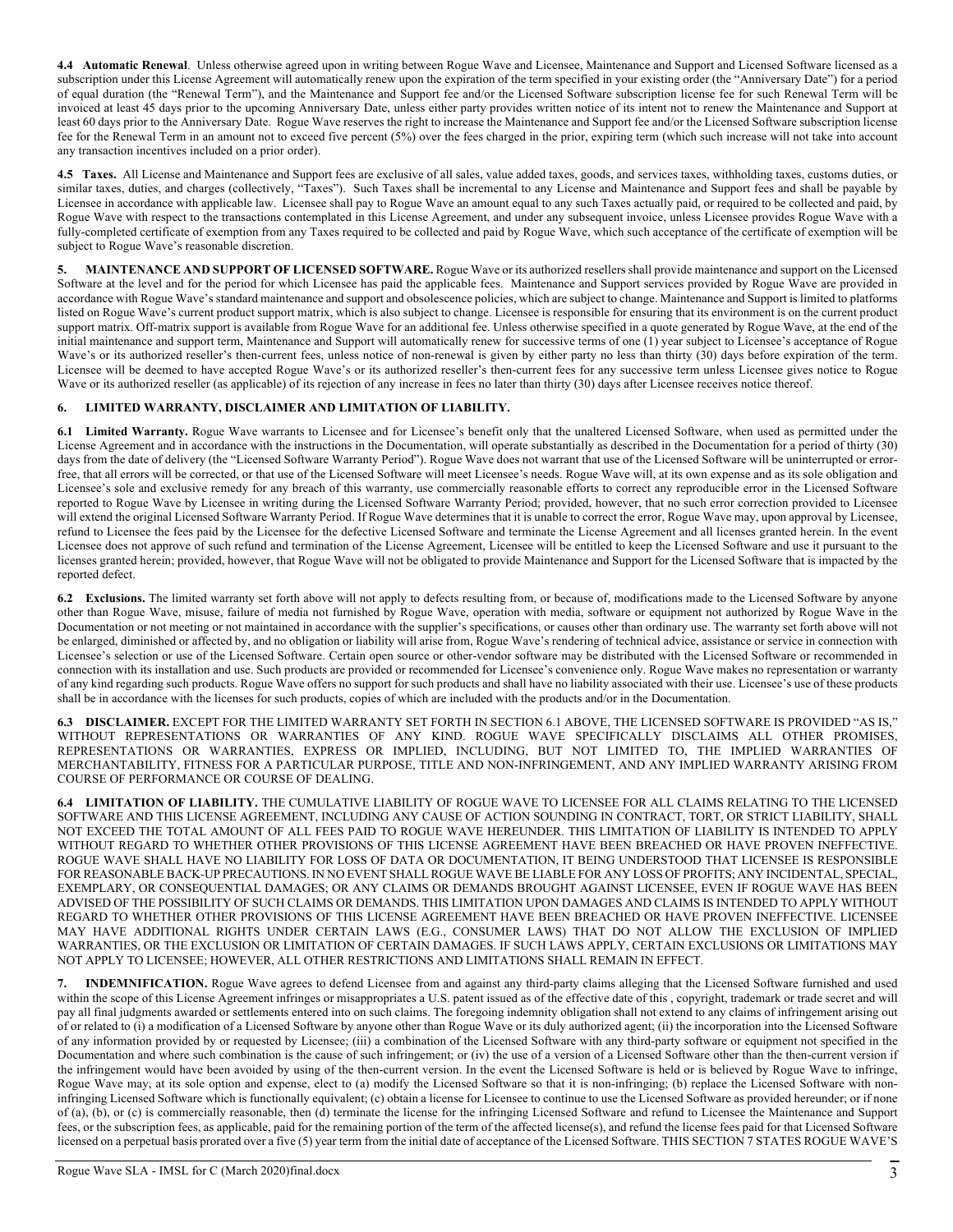ENTIRE LIABILITY AND LICENSEE'S SOLE AND EXCLUSIVE REMEDY FOR ANY INFRINGEMENT OF THIRD-PARTY PROPRIETARY RIGHTS OF ANY KIND. Rogue Wave's indemnification obligations under this Section 7 are conditioned upon the Licensee (a) giving prompt notice of the claim to Rogue Wave; (b) granting sole control of the defense or settlement of the claim or action to Rogue Wave; and (c) providing reasonable cooperation to Rogue Wave and, at Rogue Wave's request and expense, assistance in the defense or settlement of the claim.

## **8. TERMINATION.**

**8.1 Term.** The term of this License Agreement will begin as of the date that Licensee receives the Licensed Software and will remain in effect perpetually unless terminated under this Section 8.

**8.2 Termination for Cause.** Rogue Wave may terminate this License Agreement if Licensee breaches its obligations hereunder. Rogue Wave will affect such termination by giving Licensee notice of termination, specifying therein the alleged breach. If the breach is curable, Licensee will have a grace period of thirty (30) days after such notice is served to cure the breach described therein. If the breach is cured within the thirty (30) day grace period, then this License Agreement will remain in effect; otherwise, this License Agreement will automatically terminate upon the conclusion of the thirty (30) day grace period.

8.3 **Effect of Termination.** Upon termination of the License Agreement for any reason the following terms shall apply: (a) all rights granted under this License Agreement will immediately terminate and Licensee must immediately stop all use of the Licensed Software; (b) Licensee must return to Rogue Wave or destroy all copies of the Licensed Software provided to or made by or on behalf of Licensee, and will, within ten (10) days after the effective date of termination, provide Rogue Wave with written certification that all such copies have been returned or destroyed; and (c) all provisions of this License Agreement with the exception of the licenses granted in Section 2 and Maintenance and Support obligations set forth in Section 5 will survive termination of this License Agreement for any reason. Termination of the License Agreement will not affect Licensee's obligation to pay all amounts accrued hereunder prior to the effective date of termination. Licensee agrees that the termination of this Agreement by Rogue Wave can never entail liability for Rogue Wave to pay damages to Licensee for anticipated or missing profits that could otherwise have arisen through Licensee's use of the License.

## **9. MISCELLANEOUS.**

**9.1 Severability.** If any term or provision of the License Agreement is found to be invalid under any applicable statute or rule of law, then, that provision notwithstanding, the License Agreement will remain in full force and effect, and in such event, such provision will be changed and interpreted so as to best accomplish the objectives of such unenforceable or invalid provision within the limits of applicable law or applicable court decisions.

**9.2 Governing Law/Forum Selection.** This License Agreement and any claim, cause of action or dispute arising out of, or related thereto, shall be governed by and construed in accordance with the laws of the State of Delaware, regardless of Licensee's country of origin or where Licensee uses the licenses from, without giving effect to any conflict of law principles, which would result in the application of the laws of a jurisdiction other than the State of Delaware. Any dispute, claim, or controversy arising out of, connected with, or relating to this License Agreement, the Licensed Software, or any use related thereto, will be submitted to the sole and exclusive jurisdiction of the competent court located in State of Delaware. The 1980 United Nations Convention on Contracts for the International Sale of Goods, any state's enactment of the Uniform Computer Information Transactions Act, and the United Nations Convention on the Limitation Period in the International Sale of Goods, and any subsequent revisions thereto, do not apply to this License Agreement.

**9.3 No Joint Venture.** Nothing contained in the License Agreement will be construed so as to make the parties partners or joint venturers or to permit either party to bind the other party to any agreement or purport to act on behalf of the other party in any respect.

**9.4 Waiver and Modifications.** No amendment or modification of this License Agreement, nor any waiver of any rights hereunder, will be effective unless assented to in a writing signed by authorized representatives of both parties. Any such waiver will be narrowly construed to apply only to the specific provision and under the specific circumstances for which it was given and will not apply with respect to any repeated or continued violation of the same provision or any other provision. No other course of dealing between or among any of the parties to this License Agreement or any delay in exercising any rights pursuant to this License Agreement will operate as a waiver of any rights of any party to this License Agreement. Except as expressly provided in this License Agreement, no party who is not a party to this License Agreement will have any right or obligation pursuant to this License Agreement.

**9.5 Import/Export Law.** Licensee may not import, use or otherwise export or re-export the Licensed Software except as authorized by United States law and the laws of the jurisdiction in which the Licensed Software was obtained.

**9.6 Federal Government End Use Provisions.** Rogue Wave may provide the Licensed Software for ultimate federal government end use solely in accordance with the following: Government technical data and software rights related to the Licensed Software include only those rights customarily provided to the public as defined in this License Agreement. This customary commercial license is provided in accordance with FAR 12.211 (Technical Data) and FAR 12.212 (Computer Software), and the Department of Defense transactions, DFAR 252.227-7015 (Technical Data – Commercial Items) and DFAR 227.7202-3 (Rights in Commercial Computer Software or Computer Software Documentation). If a government agency has a need for rights not conveyed under these terms, it must negotiate with Rogue Wave to determine if there are acceptable terms for transferring such rights, and a mutually acceptable written addendum specifically conveying such rights.

**9.7 Assignment**. This License Agreement, or any of your rights and obligations under this License Agreement, cannot be assigned or otherwise transferred in whole or in part, and any such attempted assignment or transfer by Licensee in violation of the foregoing will be null and void.

**9.8 Entire Agreement**. This License Agreement, including all invoices hereunder, constitutes the sole and entire agreement of the parties with respect to the subject matter hereof and supersedes and cancels any prior and contemporaneous oral or written proposals, promises, or agreements. There are no promises, covenants or undertakings other than those expressly set forth in this License Agreement. If Licensee issues a Licensee purchase order, or any other Licensee generated documentation, and the terms and conditions conflict with this License Agreement, the terms and conditions contained in this License Agreement, including all invoices incorporated hereunder, will control. For purposes of clarity, no terms or conditions, including any pre-printed or boilerplate terms and conditions, stated in any Licensee purchase order, or in any other Licensee documentation, will be incorporated into or form any part of this License Agreement, and all such terms or conditions will be null and void and of no force and effect.

**10. EVALUATION LICENSE.** The terms of this Section 10 shall solely apply to Licensed Software licensed for purposes of Evaluation (the "Evaluation Software"). The terms of Sections 2, 6.1, 6.2, 6.3 and 8 shall not apply to the parties' rights and obligations with respect to Evaluation Software.

## **10.1 Rights and Restrictions.**

(a) Rogue Wave grants Licensee a non-exclusive, non-transferable license to (i) install the Evaluation Software on Licensee's internal server in the country to which such Evaluation Software is delivered, and (ii) use the Evaluation Software for the sole purpose of internally evaluating the Evaluation Software, for a period agreed to in writing between Licensee and Rogue Wave, or the period specified in the applicable license key delivered to Licensee for the Evaluation Software and any extensions thereto (the "Trial Period"). Licensee may not make use of the Evaluation Software and the Output for any commercial or production purposes. Licensee shall not make the Evaluation Software, and the Output available to any third parties.

(b) Rogue Wave may provide Licensee with limited installation support for the Evaluation Software during the Trial Period.